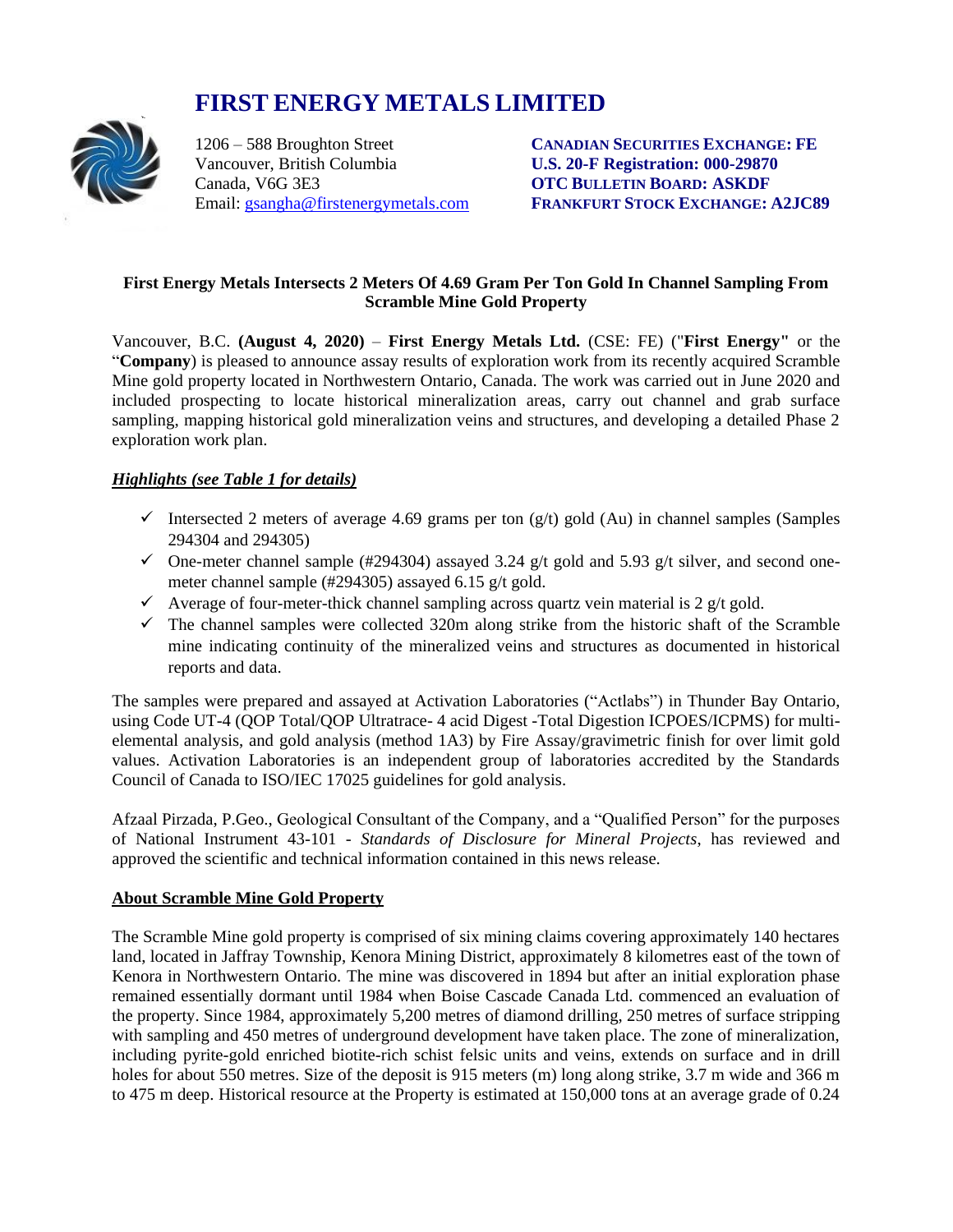ounces per ton (opt) (6.8 grams/ton) (having grades of up to 9.15 opt (259 grams/ton). The deposit is documented to have 70,000 ounces of contained gold using a cutoff grade of 0.05 opt (1.42 grams/ton).

**Cautionary Statement:** Investors are cautioned that the above information has been taken from Ontario Ministry of Northern Development and Mines (MNDM) online database. The reference for Scramble Mine information as documented in MNDM records is: "Parr, M. and Kuehnbaum, R. 1990. The Scramble Mine Gold Deposit; Field Trip No.2, Canadian Institute Mining, Metallurgy and Petroleum, Exploration and Mining Geology, 14th Annual Meeting, pp. 41-65". The Company has not verified the information available. A qualified person from the Company has not done sufficient work to classify the historical estimate as current mineral resources or mineral reserves; and the Company is not treating the historical estimate as current mineral resources or mineral reserves. The Company believes that the historic estimate is relevant to an appraisal of the merits of the property and forms a reliable basis upon which to develop future exploration programs. The Company will need to conduct further exploration which will include drill testing the project, and there is no guarantee that the results obtained will reflect the historical estimate.

#### **About First Energy Metals Limited.**

First Energy Metals Limited is a junior resource company engaged in exploration and development of precious and energy metals within its project portfolio in North America. The Company's goal is to acquire prospective technology and precious metals projects and develop them. The Company currently holds an option to acquire 100% interest in Phyllis Cobalt property in Ontario. The Company has recently acquired Scramble Mine Gold Property in Ontario, and two gold exploration properties (Kokanee Creek and Independence Gold properties) in British Columbia, Canada. First Energy Metals Limited (formerly "Agave Silver ") was incorporated on October 12, 1966 in the Province of British Columbia. The Company's common shares trade on the Canadian Securities Exchange (CSE) under the symbol FE and are also listed on the US OTC Markets (Pink) as ASKDF and on the Frankfurt Stock Exchange as A2JC89.

### ON BEHALF OF THE BOARD OF **FIRST ENERGY METALS LTD.**

*"Gurminder Sangha"* Gurminder Sangha President & Chief Executive Officer

For further information, please contact the Company at: [gsangha@firstenergymetals.com](mailto:gsangha@firstenergymetals.com)

*Neither the Canadian Securities Exchange (CSE) nor its Regulation Services Provider accepts responsibility for the adequacy or accuracy of this news release and has neither approved nor disapproved the contents of this news release.*

#### **Forward-looking Information**

*Except for the statements of historical fact, this news release contains "forward-looking information" within the meaning of the applicable Canadian securities legislation that is based on expectations, estimates and projections as at the date of this news release. "Forward-looking information" in this news release includes information about the Company's proposed Transaction with Alex Pleson; and other forward-looking information includes but is not limited to information concerning the intentions, plans and future actions of the parties to the transactions described herein and the terms thereon.*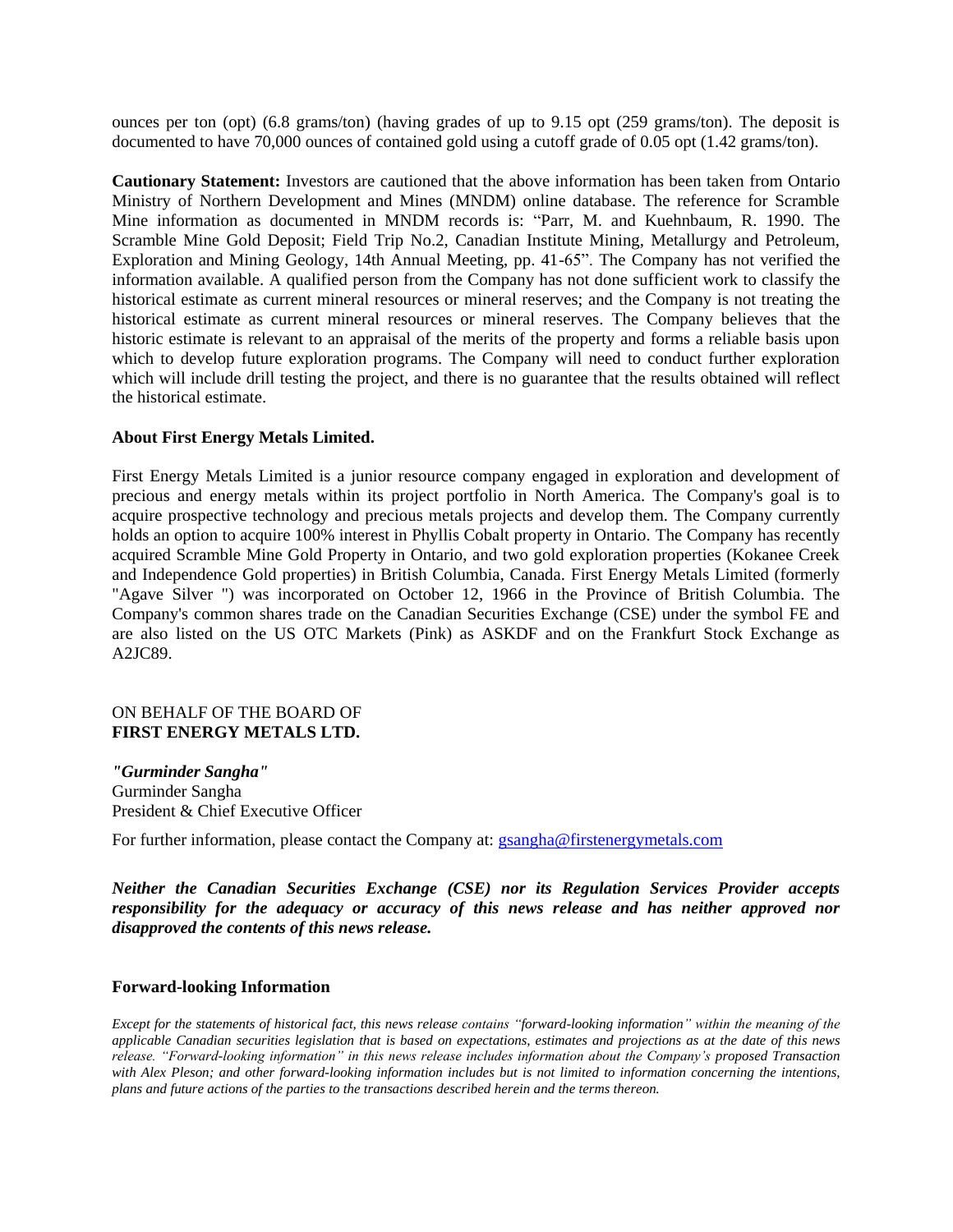*Factors that could cause actual results to differ materially from those described in such forward-looking information include, but are not limited to, the Company's proposed Transaction with Alex Pleson may not be completed on the terms and timing currently contemplated, or at all; and other risks as more fully set out in the Company's continuous disclosure filings at [www.sedar.com.](http://www.sedar.com/)*

*The forward-looking information in this news release reflects the current expectations, assumptions and/or beliefs of the Company based on information currently available to the Company. In connection with the forward-looking information contained in this news release, the Company has made assumptions about the Company's ability to obtain required approvals and close the proposed Transaction with Alex Pleson. The Company has also assumed that no significant events occur outside of the Company's normal course of business. Although the Company believes that the assumptions inherent in the forward-looking information are reasonable, forward-looking information is not a guarantee of future performance and accordingly undue reliance should not be put on such information due to the inherent uncertainty therein.*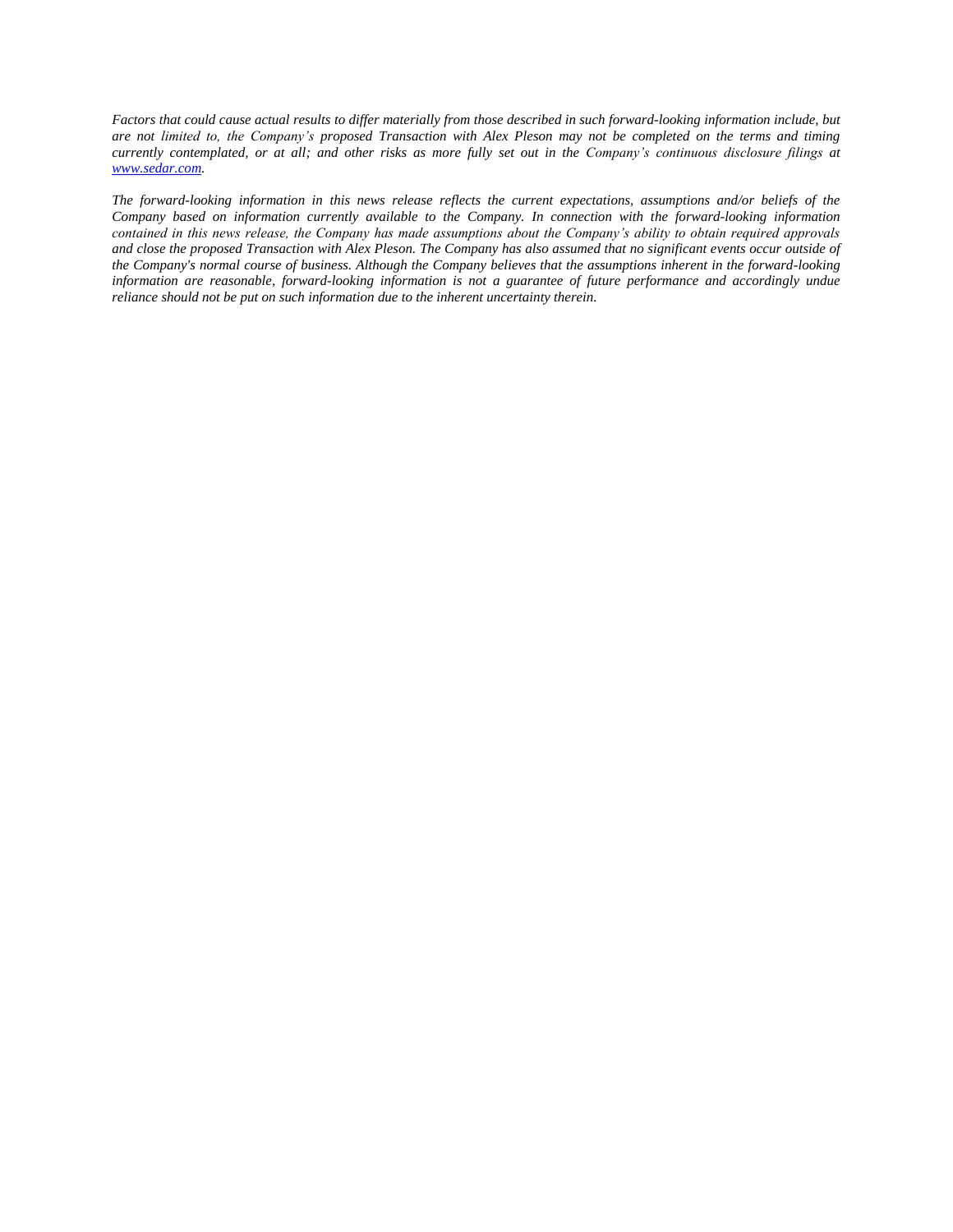| <b>Sample</b><br>ID | <b>Type</b> | Gold<br>(g/t) | <b>Silver</b><br>(g/t) | <b>From</b><br>(m) | <b>To</b><br>(m) | <b>Interval</b><br>(m) | <b>Structure</b><br><b>Type</b> | <b>Lithology</b>  | <b>Observations and Descriptions</b>                                                                                                                  |
|---------------------|-------------|---------------|------------------------|--------------------|------------------|------------------------|---------------------------------|-------------------|-------------------------------------------------------------------------------------------------------------------------------------------------------|
| 294301              | Grab        | 0.606         | 0.47                   |                    |                  |                        | Shear                           | Mafic<br>volcanic | Stripped rusty shear zone, Az 45<br>Dip 74N. Weathered mafic<br>volcanic, possible ankerite, 3-5%<br>py.                                              |
| 294302              | Grab        | 0.167         | 0.24                   |                    |                  |                        | Shear                           | Mafic<br>volcanic | Stripped rusty shear zone, mafic<br>volcanic with abundant wispy<br>quartz veins, 2-3% py.                                                            |
| 294303              | Grab        | 0.29          | 0.21                   |                    |                  |                        | M folds                         | Mafic<br>volcanic | ~25m along strike of 294302, rusty<br>mafic shear zone with abundant<br>wispy quartz veins. Strong local<br>"m" folds, ~10 m from caged off<br>shaft. |
| 294304              | Channel     | 3.24          | 5.93                   | $\Omega$           | $\mathbf{1}$     | $\mathbf{1}$           | Shear                           | Mafic<br>volcanic | Channel Az ~140. Sheared mafic<br>volcanic, up to 10% sulphides<br>including pyrite, arsenopyrite,<br>bornite, chalcopyrite, potential VG<br>fleck?   |
| 294305              | Channel     | 6.15          | 0.61                   | $\mathbf{1}$       | $\overline{2}$   | $\mathbf{1}$           | Shear                           | Mafic<br>volcanic | Sheared mafic volcanic with wispy<br>veins, strong carbonate alteration.                                                                              |
| 294306              | Channel     | 0.064         | 0.37                   | $\overline{2}$     | 3                | 1                      | Shear                           | Mafic<br>volcanic | Sheared mafic volcanic, abundant<br>wispy quartz-carbonate veins, 2-<br>3% pyrite, trace to 1%<br>chalcopyrite.                                       |
| 294307              | Channel     | 0.537         | 0.39                   | 3                  | 4                | $\mathbf{1}$           | Shear                           | Mafic<br>volcanic | Same as above                                                                                                                                         |
| 294308              | Channel     | 0.138         | 0.32                   | 4                  | 5                | 1                      | Shear                           | Mafic<br>volcanic | Sheared mafic volcanic, abundant<br>wispy quartz-carbonate veins, 2-<br>3% pyrite, trace to 1%                                                        |